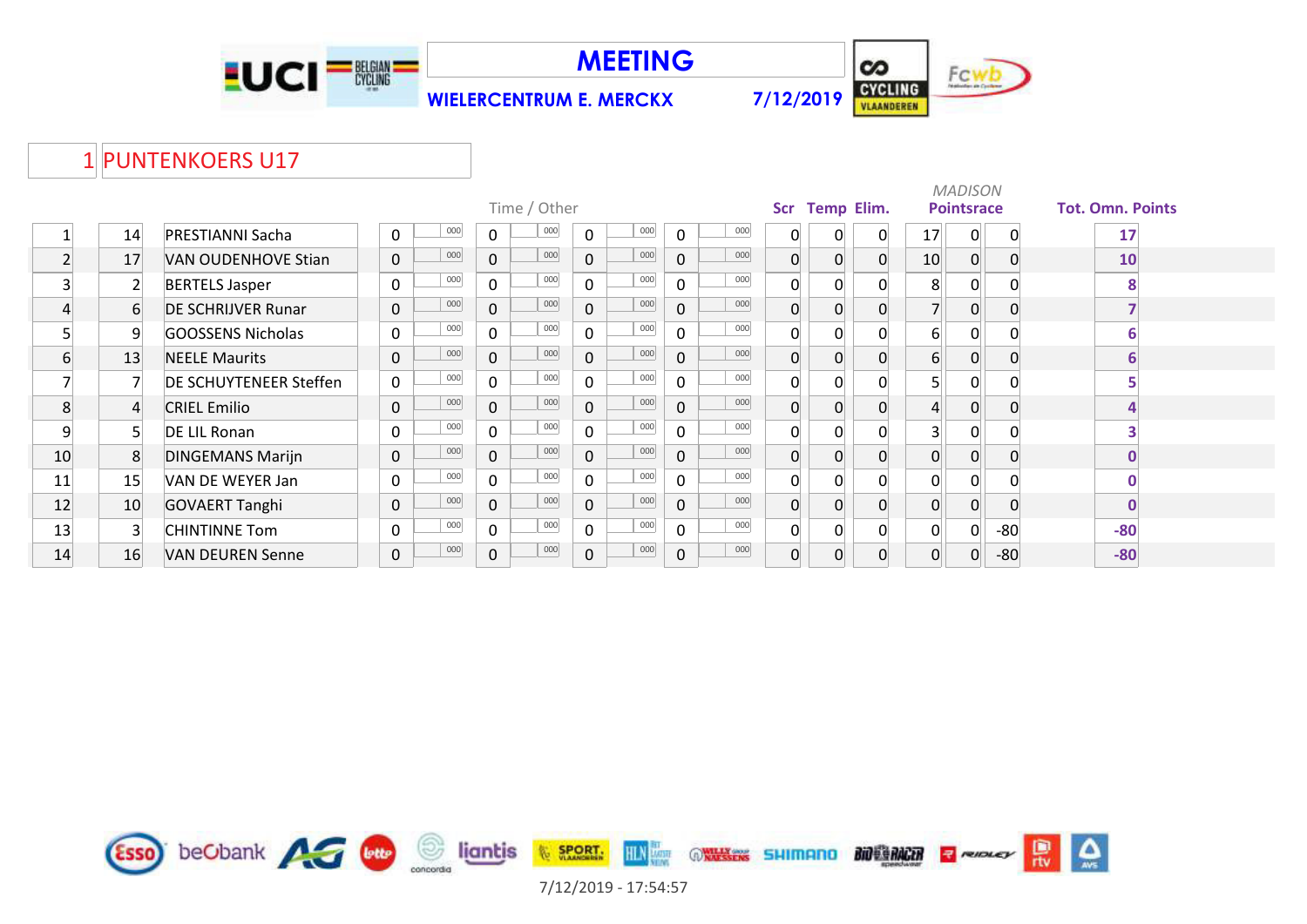





#### 2 PUNTENKOERS U19

|    |                            |   |     |                | Time / Other |              |     |              |     |                | Scr Temp Elim. |   |          | <b>MADISON</b><br><b>Pointsrace</b> |       | <b>Tot. Omn. Points</b> |
|----|----------------------------|---|-----|----------------|--------------|--------------|-----|--------------|-----|----------------|----------------|---|----------|-------------------------------------|-------|-------------------------|
| 31 | VANDENBRANDEN Noah         | 0 | 000 | 0              | 000          | $\mathbf{0}$ | 000 | $\Omega$     | 000 | 0              | 0              |   | 30       | $\overline{0}$                      | 0     | 30                      |
| 27 | <b>POLLEFLIET Gianluca</b> | 0 | 000 | $\overline{0}$ | 000          | $\mathbf 0$  | 000 | $\Omega$     | 000 | $\overline{0}$ | 0              |   | 18       | $\Omega$                            |       | 18                      |
| 28 | <b>RAES Renzo</b>          | 0 | 000 | $\overline{0}$ | 000          | $\mathbf 0$  | 000 | $\Omega$     | 000 | $\Omega$       | 0              |   | 9        | $\overline{0}$                      |       |                         |
| 32 | <b>VERGOTE Diel</b>        | 0 | 000 | $\overline{0}$ | 000          | $\mathbf{0}$ | 000 | $\Omega$     | 000 | $\overline{0}$ | 0              |   | q        | $\Omega$                            | 0     |                         |
| 21 | <b>BERNARD Thibaut</b>     | 0 | 000 | 0              | 000          | $\Omega$     | 000 | $\Omega$     | 000 | 0              | 0              |   |          | 0                                   |       |                         |
| 29 | <b>SOENENS Ayton</b>       | 0 | 000 | $\overline{0}$ | 000          | $\mathbf 0$  | 000 | $\mathbf{0}$ | 000 | $\Omega$       | 0              | 0 |          | $\overline{0}$                      |       |                         |
| 25 | <b>DEWULF Wannes</b>       | 0 | 000 | $\overline{0}$ | 000          | $\Omega$     | 000 | $\Omega$     | 000 | $\Omega$       | $\Omega$       |   |          | 0                                   | $-20$ | $-17$                   |
| 23 | <b>DECEUNINCK Andreas</b>  | 0 | 000 | $\overline{0}$ | 000          | $\mathbf{0}$ | 000 | $\Omega$     | 000 | $\overline{0}$ |                | 0 | $\Omega$ | $\overline{0}$                      | $-20$ | $-20$                   |

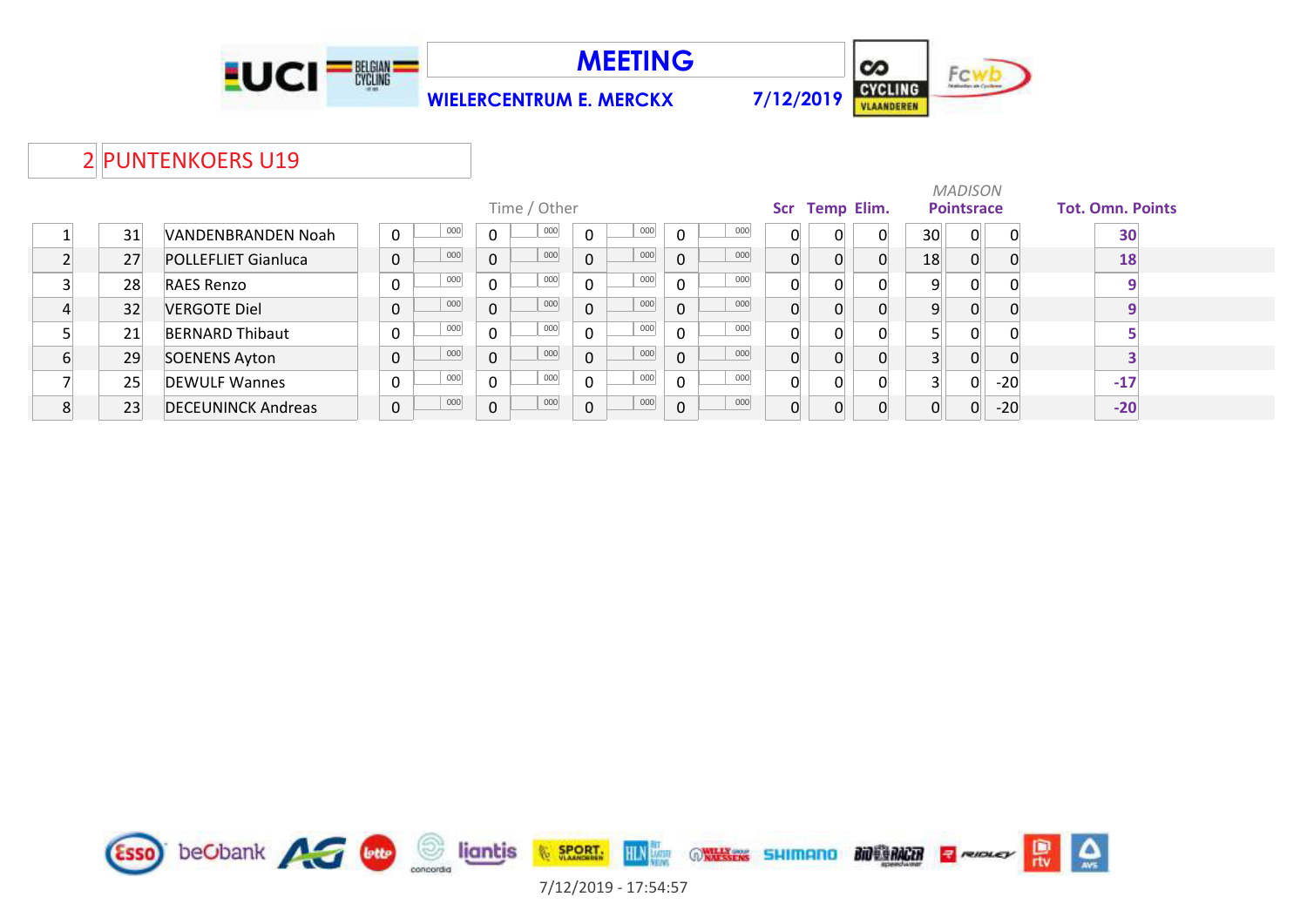

**MEETING**



#### PUNTENKOERS ELITE

|                |    |                          |              |     |              |              |              |         |                |     |     |                   |                | <b>MADISON</b>    |          |                         |
|----------------|----|--------------------------|--------------|-----|--------------|--------------|--------------|---------|----------------|-----|-----|-------------------|----------------|-------------------|----------|-------------------------|
|                |    |                          |              |     |              | Time / Other |              |         |                |     | Scr | <b>Temp Elim.</b> |                | <b>Pointsrace</b> |          | <b>Tot. Omn. Points</b> |
|                | 35 | <b>BOUSSAER Bryan</b>    | $\mathbf{0}$ | 000 | $\mathbf{0}$ | 000          | $\mathbf 0$  | 000     | $\mathbf 0$    | 000 | 0   | $\Omega$          | 16             | 20                | $\Omega$ | 36                      |
| $\overline{2}$ | 49 | <b>WERNIMONT Nicolas</b> | $\mathbf 0$  | 000 | $\Omega$     | 000          | $\mathbf{0}$ | 000     | $\mathbf 0$    | 000 | 0   | 0                 | 31             | $\mathbf 0$       |          | 31                      |
| 3              | 43 | <b>ROGIER Stef</b>       | $\mathbf{0}$ | 000 | 0            | $000\,$      | $\mathbf 0$  | $000\,$ | $\mathbf 0$    | 000 | 0   | $\Omega$          | $\overline{ }$ | 20                |          | 27                      |
| 4              | 39 | <b>FRETIN Milan</b>      | $\mathbf 0$  | 000 | $\mathbf{0}$ | 000          | $\mathbf 0$  | 000     | $\mathsf{O}$   | 000 | 0   | $\Omega$          | 17             | $\mathbf 0$       |          | 17                      |
| 5              | 37 | <b>DEVELTERE Pieter</b>  | $\Omega$     | 000 | $\Omega$     | $000\,$      | $\Omega$     | 000     | $\mathbf 0$    | 000 | 0   | 0                 |                | 0                 |          |                         |
| 6              | 36 | <b>CHALEL Yacine</b>     | $\mathbf 0$  | 000 | $\mathbf{0}$ | 000          | $\mathbf{0}$ | 000     | $\mathbf 0$    | 000 | 0   | 0                 | $\overline{ }$ | 0                 |          |                         |
|                | 45 | <b>STEYAERT Michael</b>  | $\mathbf 0$  | 000 | $\Omega$     | 000          | $\Omega$     | 000     | $\mathbf 0$    | 000 | 0   | 0                 | 5              | $\Omega$          |          |                         |
| 8              | 38 | <b>DIDIER BAPTISTE</b>   | $\mathbf 0$  | 000 | $\mathbf 0$  | 000          | $\mathbf 0$  | 000     | $\overline{0}$ | 000 | 0   | 0                 |                | 0                 |          |                         |
| 9              | 46 | <b>TAHIR Zinedine</b>    | $\mathbf 0$  | 000 | $\Omega$     | 000          | $\Omega$     | 000     | $\Omega$       | 000 | 0   | 0                 | 0              | 0                 |          |                         |
| 10             | 40 | <b>NYS Gerald</b>        | $\mathbf 0$  | 000 | $\mathbf{0}$ | 000          | $\mathbf{0}$ | 000     | 0              | 000 | 0   | 0                 | $\overline{0}$ | $\Omega$          |          | $\mathbf 0$             |
| 11             | 48 | <b>WAEYAERT Arno</b>     | 0            | 000 | $\Omega$     | 000          | $\Omega$     | 000     | $\mathbf 0$    | 000 | 0   |                   | $\Omega$       |                   |          | 0                       |
| 12             | 44 | <b>SQUIRE Ben</b>        | $\mathbf{0}$ | 000 | $\Omega$     | 000          | $\mathbf 0$  | 000     | $\mathbf{0}$   | 000 | 0   | $\Omega$          | $\overline{3}$ | 0                 | $-40$    | $-37$                   |
| 13             | 41 | <b>OLGUN Serkan</b>      | 0            | 000 | $\Omega$     | 000          | $\Omega$     | 000     | $\mathbf{0}$   | 000 | n   | 0                 | $\Omega$       |                   | $-40$    | $-40$                   |
| 14             | 47 | VANOTTI Paul             | 0            | 000 | 0            | 000          | $\mathbf 0$  | 000     | $\pmb{0}$      | 000 | 0   | $\overline{0}$    | 5 <sup>1</sup> | 0                 | $-80$    | $-75$                   |

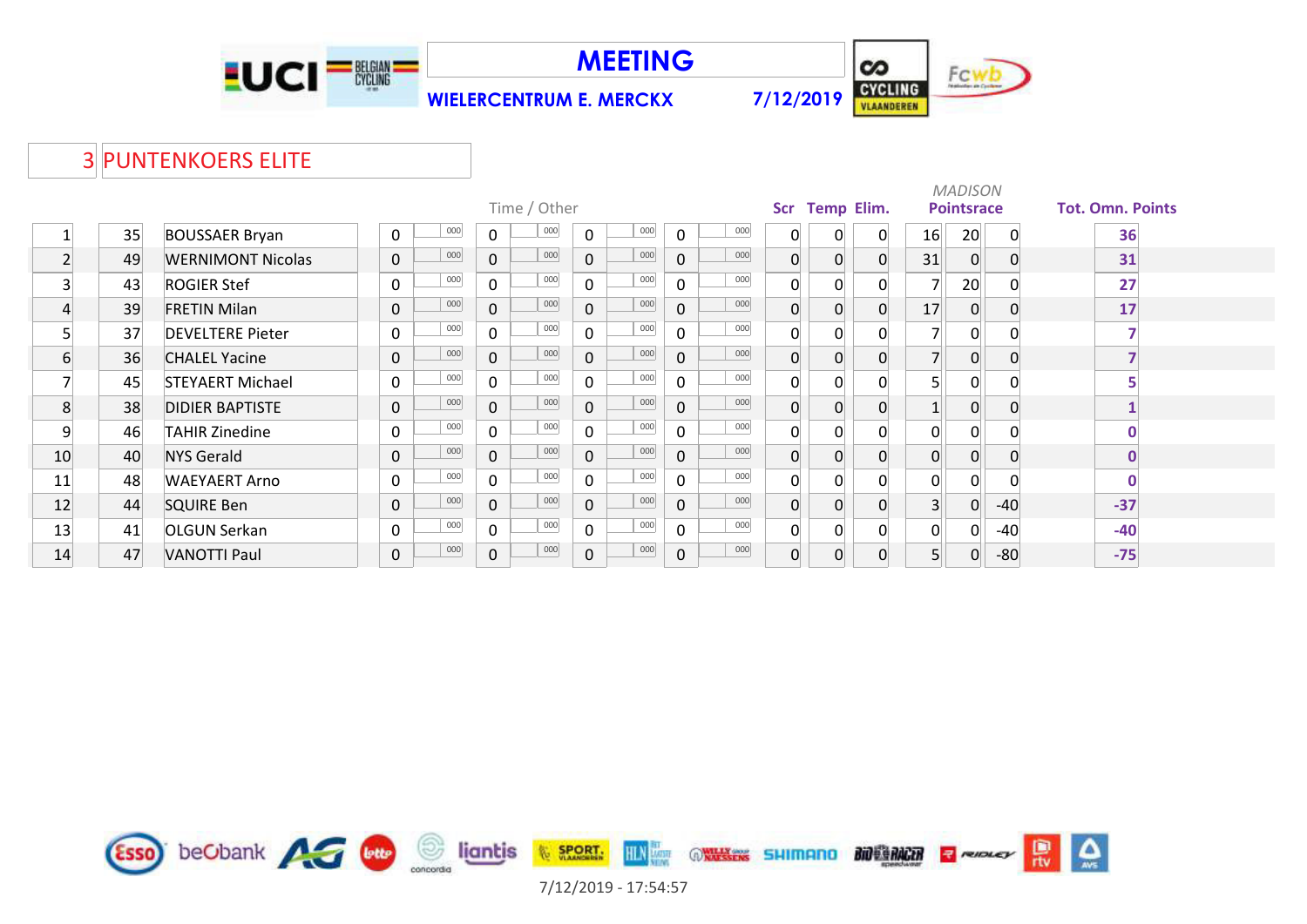

**MEETING**



#### PUNTENKOERS DJ - DE

|                |    |                        |                    |                       |              |     |             |     |                |                   |                |                | <b>MADISON</b>    |                |                         |
|----------------|----|------------------------|--------------------|-----------------------|--------------|-----|-------------|-----|----------------|-------------------|----------------|----------------|-------------------|----------------|-------------------------|
|                |    |                        |                    | Time / Other          |              |     |             |     |                | Scr Temp Elim.    |                |                | <b>Pointsrace</b> |                | <b>Tot. Omn. Points</b> |
|                | 56 | LINTHOUDT Jade         | 000<br>0           | 000<br>$\mathbf 0$    | $\mathbf 0$  | 000 | $\mathbf 0$ | 000 | 0              | 0                 | 0              | 21             | 0                 | $\mathbf{0}$   | 21                      |
| $\overline{2}$ | 55 | JOORIS Febe            | 000<br>0           | 000<br>$\overline{0}$ | $\mathsf{O}$ | 000 | $\mathbf 0$ | 000 | $\overline{0}$ | $\Omega$          | $\overline{0}$ | 18             | $\overline{0}$    | $\Omega$       | 18                      |
| 3              | 58 | <b>PUYPE Laura</b>     | 000<br>$\mathbf 0$ | 000<br>$\mathsf{O}$   | $\mathbf 0$  | 000 | 0           | 000 | $\overline{0}$ | $\Omega$          | $\mathbf{0}$   | $\overline{9}$ | $\overline{0}$    | ∩              | 9                       |
| $\overline{4}$ | 60 | <b>VAN GIJSEL Dewy</b> | 000<br>0           | 000<br>$\mathbf{0}$   | $\mathbf 0$  | 000 | $\mathbf 0$ | 000 | $\overline{0}$ | $\Omega$          | $\mathbf 0$    |                | 0                 | $\Omega$       |                         |
| 5              | 57 | NICOLAES Julie         | 000<br>0           | 000<br>$\mathsf{O}$   | $\pmb{0}$    | 000 | 0           | 000 | $\overline{0}$ | 0                 | $\mathbf 0$    | 0              | 0                 | $-40$          | $-40$                   |
|                |    |                        |                    |                       |              |     |             |     |                |                   |                |                | <b>MADISON</b>    |                |                         |
|                |    |                        |                    | Time / Other          |              |     |             |     |                | Scr Temp Elim.    |                |                | <b>Pointsrace</b> |                | <b>Tot. Omn. Points</b> |
|                | 65 | <b>TVEIT Nora</b>      | 000<br>0           | 000<br>$\mathbf 0$    | $\mathbf 0$  | 000 | $\mathbf 0$ | 000 | $\overline{0}$ | 0                 | 0              | 20             | 0                 | $\mathbf{0}$   | 20                      |
| $\overline{2}$ | 68 | <b>VANHOVE Marith</b>  | 000<br>$\mathbf 0$ | 000<br>$\overline{0}$ | $\mathbf 0$  | 000 | $\mathbf 0$ | 000 | $\overline{0}$ | $\Omega$          | $\mathbf 0$    | 19             | $\overline{0}$    | $\overline{0}$ | 19                      |
| 3              | 62 | DE CLERCQ Katrijn      | 000<br>$\mathbf 0$ | 000<br>$\mathbf 0$    | 0            | 000 | 0           | 000 | $\overline{0}$ |                   | $\mathbf{0}$   | 10             | 0                 |                | 10                      |
| 4              | 63 | <b>MAES Sara</b>       | 000<br>0           | 000<br>0              | $\mathbf 0$  | 000 | $\mathbf 0$ | 000 | $\overline{0}$ |                   | $\overline{0}$ | $6 \mid$       | $\overline{0}$    | $\Omega$       | 6                       |
| 5              | 66 | VAN DE PAAR Ines       | 000<br>0           | 000<br>$\mathbf 0$    | 0            | 000 | 0           | 000 | $\mathbf{0}$   | ი                 | $\mathbf{0}$   | 0              | $\overline{0}$    | $\Omega$       |                         |
| 6              | 61 | <b>AERTS Kato</b>      | 000<br>0           | 000<br>$\mathbf 0$    | 0            | 000 | $\mathbf 0$ | 000 | $\overline{0}$ | $\Omega$          | $\overline{0}$ | $\overline{0}$ | 0                 | $-20$          | $-20$                   |
|                |    |                        |                    |                       |              |     |             |     |                |                   |                |                | <b>MADISON</b>    |                |                         |
|                |    |                        |                    | Time / Other          |              |     |             |     | <b>Scr</b>     | <b>Temp Elim.</b> |                |                | <b>Pointsrace</b> |                | <b>Tot. Omn. Points</b> |
|                | 71 | <b>BRUNET Marie</b>    | 000<br>0           | 000<br>$\mathbf 0$    | 0            | 000 | $\mathbf 0$ | 000 | $\overline{0}$ | 0                 | 0              | 25             | 20 <sup>°</sup>   | 0              | 45                      |
| $\overline{2}$ | 73 | <b>POMARES Cindy</b>   | 000<br>0           | 000<br>$\mathbf 0$    | 0            | 000 | 0           | 000 | $\overline{0}$ | 0                 | $\mathbf 0$    | 15             | 20                | 0              | 35                      |

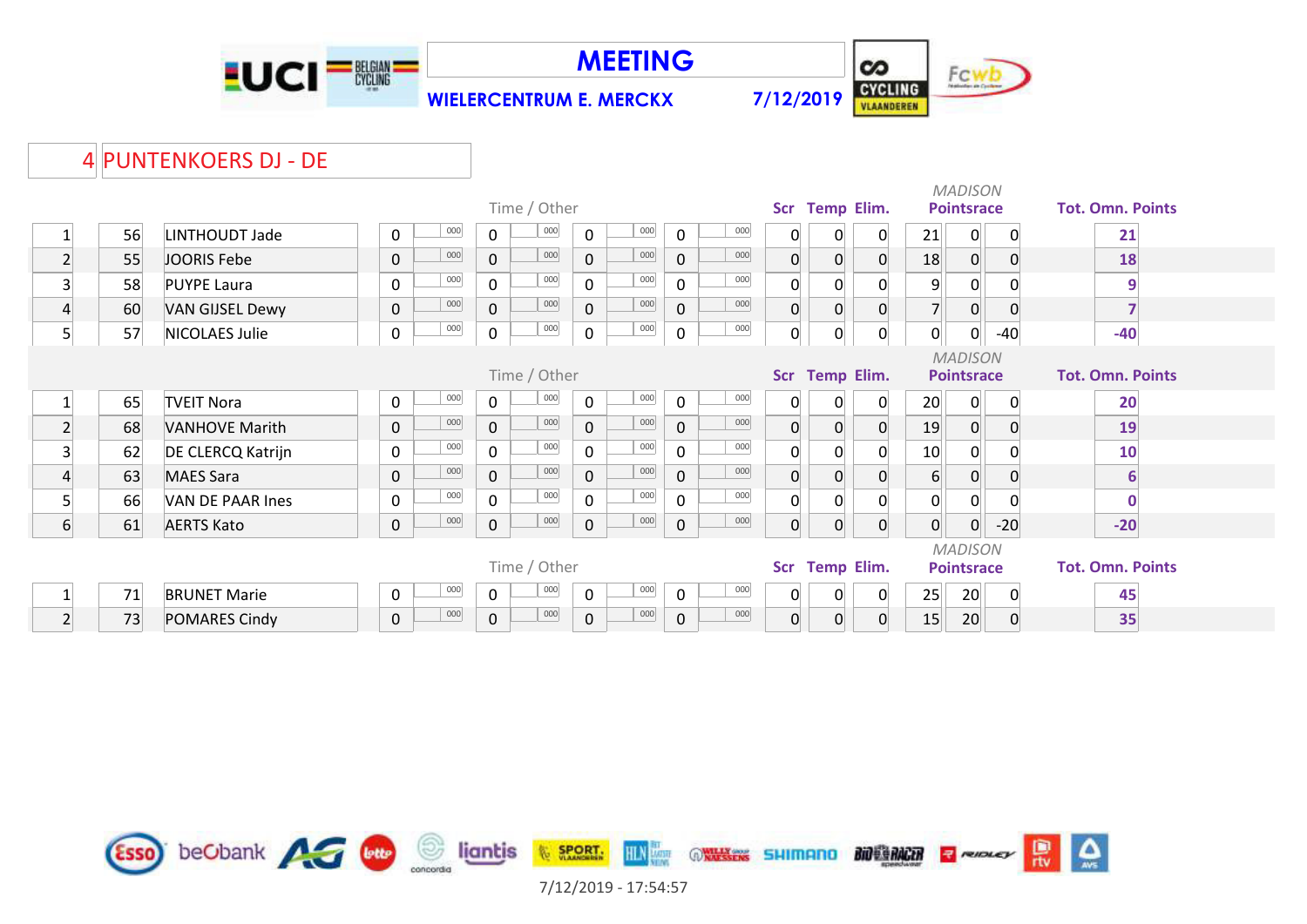





## 8 MADISON DAMES

|                         |                |                            |              |     |              | Time / Other |              |     |              |     |                  |                | Scr Temp Elim.    |                  | <b>MADISON</b><br><b>Pointsrace</b> |              | <b>Tot. Omn. Points</b> |
|-------------------------|----------------|----------------------------|--------------|-----|--------------|--------------|--------------|-----|--------------|-----|------------------|----------------|-------------------|------------------|-------------------------------------|--------------|-------------------------|
|                         |                |                            |              |     |              |              |              |     |              |     |                  |                |                   |                  |                                     |              |                         |
| $\mathbf{1}$            | $6 \mid$       | V OUDENHOVE/DE SCHUYT      | $\mathbf 0$  | 000 | $\mathbf 0$  | 000          | 0            | 000 | 0            | 000 | 0                | 0              | 0                 | 25               | 20                                  | $\mathbf{0}$ | 45                      |
| $\overline{2}$          | $\overline{2}$ | DINGEMANS/NEELE            | $\mathbf 0$  | 000 | $\mathbf 0$  | 000          | $\mathbf{0}$ | 000 | $\mathbf 0$  | 000 | $\boldsymbol{0}$ | $\Omega$       | $\overline{0}$    | 21               | $\mathbf 0$                         | $\Omega$     | 21                      |
| 3                       | $\overline{3}$ | DE CLERCQ/TVEIT            | $\mathbf 0$  | 000 | $\mathbf 0$  | 000          | $\Omega$     | 000 | $\mathbf 0$  | 000 | $\mathbf 0$      | $\Omega$       | $\overline{0}$    | 16               | $\overline{0}$                      | $\Omega$     | 16                      |
| $\overline{4}$          | 5 <sup>1</sup> | <b>BRUNET/POMARES</b>      | $\mathbf 0$  | 000 | $\mathbf 0$  | 000          | $\mathbf 0$  | 000 | $\mathbf 0$  | 000 | $\boldsymbol{0}$ | $\overline{0}$ | $\overline{0}$    | $\overline{9}$   | $\overline{0}$                      | 0            | $\overline{9}$          |
| 5 <sup>1</sup>          | $\mathbf{1}$   | MAES/VAN HOVE              | $\mathbf 0$  | 000 | $\Omega$     | 000          | $\Omega$     | 000 | $\Omega$     | 000 | $\mathbf 0$      | $\Omega$       | $\overline{0}$    | $6 \overline{6}$ | 0                                   |              | 6                       |
| $6 \overline{6}$        | $\overline{4}$ | CRIEL/GOVAERT              | $\mathbf 0$  | 000 | $\mathbf{0}$ | 000          | $\mathbf{0}$ | 000 | $\mathbf 0$  | 000 | $\overline{0}$   | $\overline{0}$ | $\overline{0}$    | $\mathbf 0$      | $\overline{0}$                      | $\mathbf 0$  | $\bf{0}$                |
| $\overline{7}$          | 8 <sup>1</sup> | <b>VD PAAR/PUYPE</b>       | $\mathbf 0$  | 000 | $\mathbf 0$  | 000          | $\mathbf 0$  | 000 | $\pmb{0}$    | 000 | 0                | $\Omega$       | $\mathbf 0$       | 0                | $\overline{0}$                      | $-80$        | $-80$                   |
|                         |                | 9 MADISON HEREN            |              |     |              |              |              |     |              |     |                  |                |                   |                  |                                     |              |                         |
|                         |                |                            |              |     |              |              |              |     |              |     |                  |                |                   |                  |                                     |              |                         |
|                         |                |                            |              |     |              |              |              |     |              |     |                  |                |                   |                  | <b>MADISON</b>                      |              |                         |
|                         |                |                            |              |     |              | Time / Other |              |     |              |     | <b>Scr</b>       |                | <b>Temp Elim.</b> |                  | <b>Pointsrace</b>                   |              | <b>Tot. Omn. Points</b> |
| 1                       | 12             | WERNIMONT/DEVELTERE        | $\mathbf 0$  | 000 | $\mathsf{O}$ | 000          | 0            | 000 | 0            | 000 | $\mathbf 0$      | 0              | $\overline{0}$    | 42               | 40                                  | 0            | 82                      |
| $\overline{2}$          | $\overline{7}$ | VANDENBRANDEN/POLLEF       | $\mathbf 0$  | 000 | $\mathbf 0$  | 000          | $\Omega$     | 000 | $\mathbf{0}$ | 000 | $\overline{0}$   | $\overline{0}$ | $\overline{0}$    | 30 <sup>°</sup>  | 40                                  | $\Omega$     | 70                      |
| $\overline{\mathbf{3}}$ | 18             | STEYAERT/VERGOTE           | $\mathsf{O}$ | 000 | $\Omega$     | 000          | $\Omega$     | 000 | $\mathbf 0$  | 000 | 0                | $\Omega$       | $\overline{0}$    | 20               | 40                                  | 0            | 60                      |
| $\overline{a}$          | 10             | ROGIER/SQUIRE              | $\mathbf 0$  | 000 | $\mathbf{0}$ | 000          | $\mathbf 0$  | 000 | $\mathbf 0$  | 000 | $\boldsymbol{0}$ | $\Omega$       | $\overline{0}$    | 13               | 40                                  |              | 53                      |
| $\overline{5}$          | 16             | DIDIER/VANOTTI             | 0            | 000 | 0            | 000          | $\Omega$     | 000 | $\mathbf 0$  | 000 | $\mathbf 0$      | $\Omega$       | $\overline{0}$    | 10               | $\mathbf 0$                         |              | 10                      |
| 6                       | 14             | CHALEL/OLGUN               | $\mathbf 0$  | 000 | $\mathbf{0}$ | 000          | $\mathbf 0$  | 000 | $\mathbf{0}$ | 000 | $\boldsymbol{0}$ | $\Omega$       | $\overline{0}$    | $\overline{4}$   | $\overline{0}$                      | $\Omega$     | 4                       |
| 7                       | 13             | DETALLE/V RILLAERT         | $\mathbf 0$  | 000 | $\Omega$     | 000          | $\Omega$     | 000 | $\Omega$     | 000 | $\mathbf 0$      | $\Omega$       | $\overline{0}$    | $\overline{0}$   | $\overline{0}$                      | $-20$        | $-20$                   |
| 8                       | 11             | <b>WAEYAERT/D CEUNINCK</b> | $\mathbf 0$  | 000 | $\mathbf{0}$ | 000          | $\mathbf 0$  | 000 | $\mathbf 0$  | 000 | $\overline{0}$   | $\overline{0}$ | $\overline{0}$    | $\overline{2}$   | $\overline{0}$                      | $-40$        | $-38$                   |

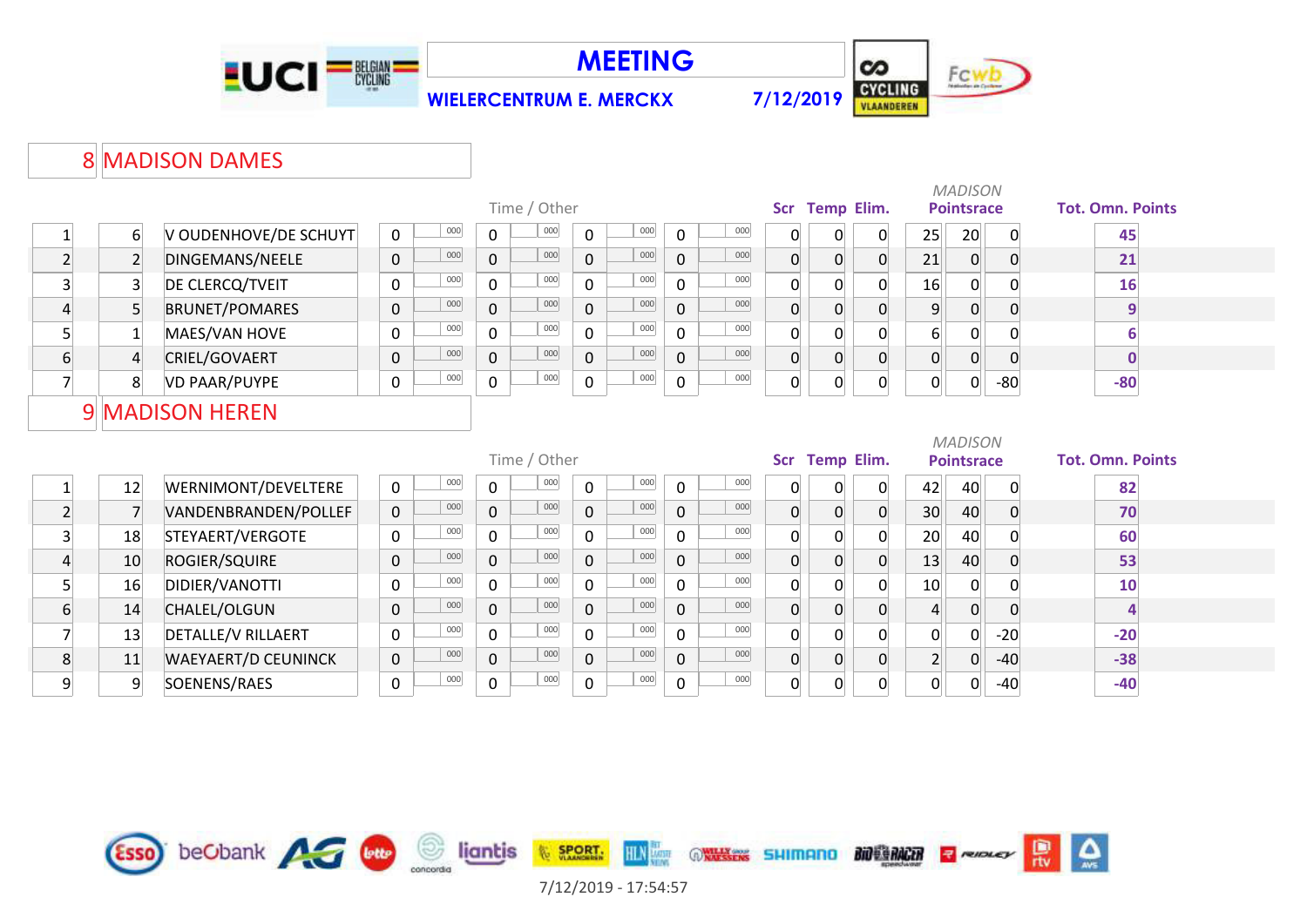

# **WIELERCENTRUM EDDY MERCKX**



Keirin Communique 9 Heat Rgnr. Naam H1 H1 H2 H Plaats 58 PUYPE Laura | 1 | 2 | 3 57 NICOLAES Julie | 4 | 1 | 5 55 JOORIS Febe 2 3 3 5 56 LINTHOUDT Jade 3 3 5 3 8 60 VAN GIJSEL Dewy 5 4 9 1

H2 is bepaald bij gelijkheid in punten



Update: 7/12/2019 - 17:56